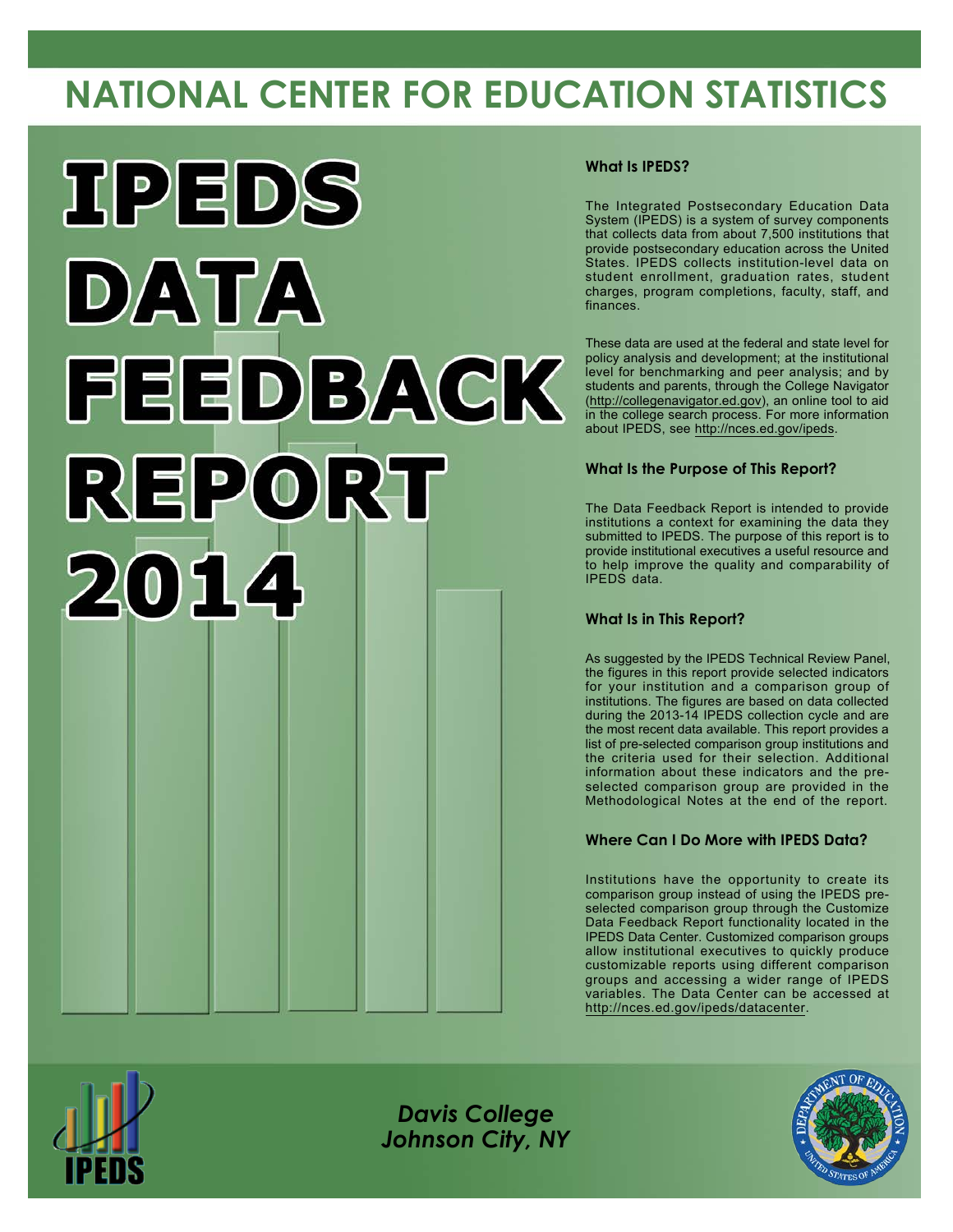# **COMPARISON GROUP**

Comparison group data are included to provide a context for interpreting your institution's statistics. If your institution did not define a Custom Comparison Group for this report by July 15, NCES selected a comparison group for you. (In this case, the characteristics used to define the comparison group appears below.) The Customize Data Feedback Report functionality on the IPEDS Data Center [\(http://nces.ed.gov/ipeds/datacenter/\)](http://nces.ed.gov/ipeds/datacenter/) can be used to reproduce the figures in this report using different peer groups.

The custom comparison group chosen by Davis College includes the following 6 institutions:

Baptist Bible College & Seminary of Pennsylvania (Clarks Summit, PA)

Cairn University-Langhorne (Langhorne, PA)

Houghton College (Houghton, NY)

- Lancaster Bible College (Lancaster, PA)
- Nyack College (Nyack, NY)

Appalachian Bible College (Mount Hope, WV)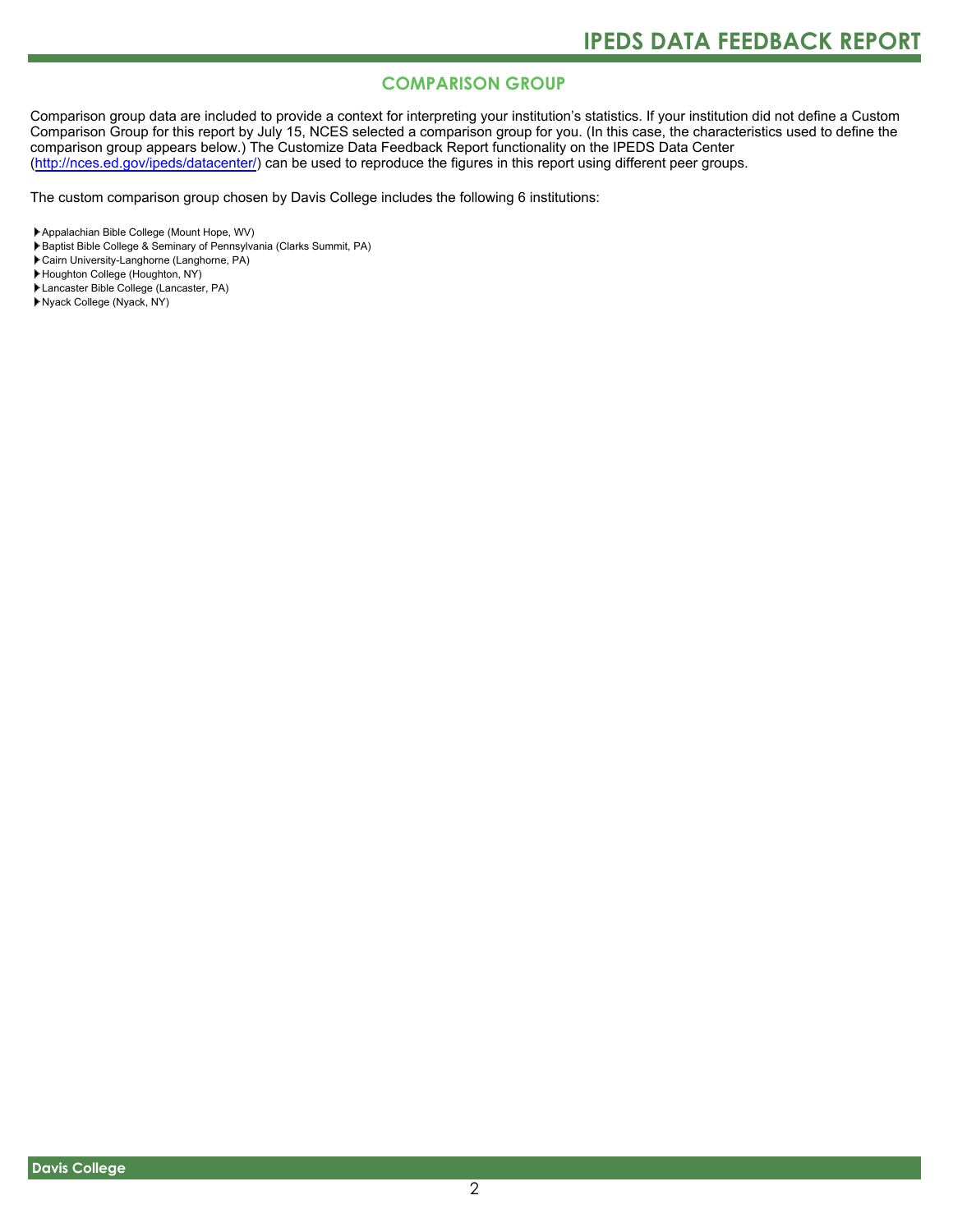



NOTE: For more information about disaggregation of data by race and ethnicity, see the Methodological Notes. Median values for the comparison group will not add to 100%. See "Use of Median Values for Comparison Group" for how median values are determined. N is the number of institutions in the comparison group.

SOURCE: U.S. Department of Education, National Center for Education Statistics, Integrated Postsecondary Education Data System (IPEDS): Spring 2014, Fall Enrollment component.

#### **Figure 2. Unduplicated 12-month headcount of all students and of undergraduate students (2012-13), total FTE enrollment (2012-13), and full- and part-time fall enrollment (Fall 2013)**



NOTE: For details on calculating full-time equivalent (FTE) enrollment, see Calculating FTE in the Methodological Notes. Total headcount, FTE, and full- and part-time fall enrollment include both undergraduate and postbaccalaureate students, when applicable. N is the number of institutions in the comparison group.

SOURCE: U.S. Department of Education, National Center for Education Statistics, Integrated Postsecondary Education Data System (IPEDS): Fall 2013, 12-month Enrollment component and Spring 2014, Fall Enrollment component.

#### **Figure 3. Number of degrees awarded, by level: 2012-13**



NOTE: For additional information about postbaccalaureate degree levels, see the Methodology Notes. N is the number of institutions in the comparison group. SOURCE: U.S. Department of Education, National Center for Education Statistics, Integrated Postsecondary Education Data System (IPEDS): Fall 2013, Completions component.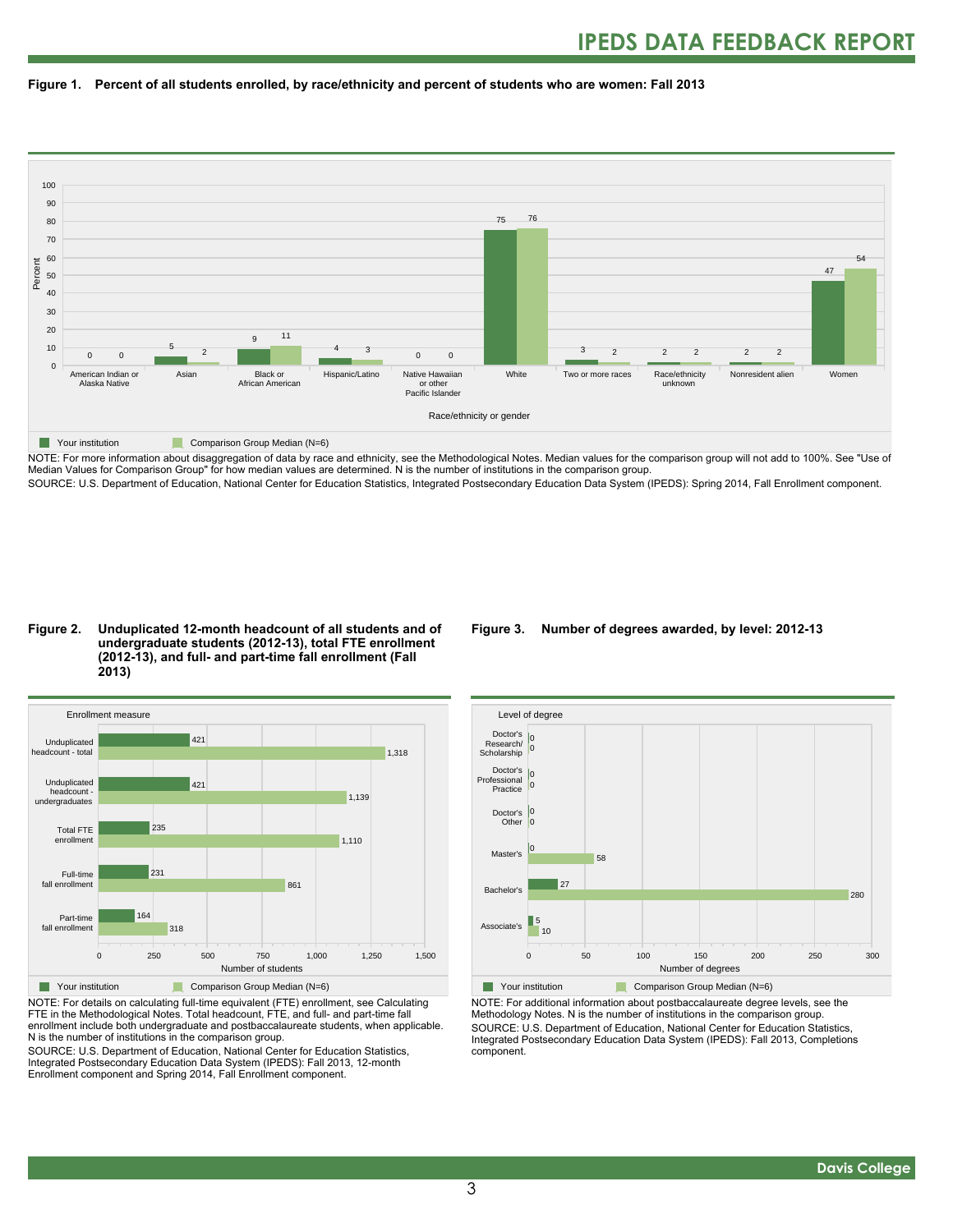# **IPEDS DATA FEEDBACK REPORT**

**Figure 4. Academic year tuition and required fees for full-time, first-time degree/certificate-seeking undergraduates: 2010-11 to 2013-14**



NOTE: The tuition and required fees shown here are the lowest reported from the categories of in-district, in-state, and out-of-state. N is the number of institutions in the comparison group.

SOURCE: U.S. Department of Education, National Center for Education Statistics, Integrated Postsecondary Education Data System (IPEDS): Fall 2013, Institutional Characteristics component.





NOTE: Average net price is for full-time, first-time degree/certificate-seeking undergraduate students and is generated by subtracting the average amount of federal, state/local government, and institutional grant and scholarship aid from the total cost of attendance. Total cost of attendance is the sum of published tuition and required fees, books and supplies, and the average room and board and other expenses. For details, see the Methodological Notes. N is the number of institutions in the comparison group. SOURCE: U.S. Department of Education, National Center for Education Statistics, Integrated Postsecondary Education Data System (IPEDS): Fall 2013, Institutional Characteristics component; Winter 2013-14, Student Financial Aid component.

**Figure 6. Percent of full-time, first-time degree/certificate-seeking undergraduate students who received grant or scholarship aid from the federal government, state/local government, or the institution, or loans, by type of aid: 2012-13**



NOTE: Any grant aid above includes grant or scholarship aid from the federal government, state/local government, or the institution. Federal grants includes Pell grants and other federal grants. Any loans includes federal loans and other loans to students. For details on how students are counted for financial aid reporting, see Cohort Determination in the Methodological Notes. N is the number of institutions in the comparison group. SOURCE: U.S. Department of Education, National Center for Education Statistics, Integrated Postsecondary Education Data System (IPEDS): Winter 2013-14, Student Financial Aid component.

#### **Figure 7. Average amounts of grant or scholarship aid from the federal government, state/local government, or the institution, or loans received, by full-time, first-time degree/certificate-seeking undergraduate students, by type of aid: 2012-13**



NOTE: Any grant aid above includes grant or scholarship aid from the federal government, state/local government, or the institution. Federal grants includes Pell grants and other federal grants. Any loans includes federal loans and other loans to students. Average amounts of aid were calculated by dividing the total aid awarded by the total number of recipients in each institution. N is the number of institutions in the comparison group. SOURCE: U.S. Department of Education, National Center for Education Statistics, Integrated Postsecondary Education Data System (IPEDS): Winter 2013-14, Student Financial Aid component.

 **Davis College**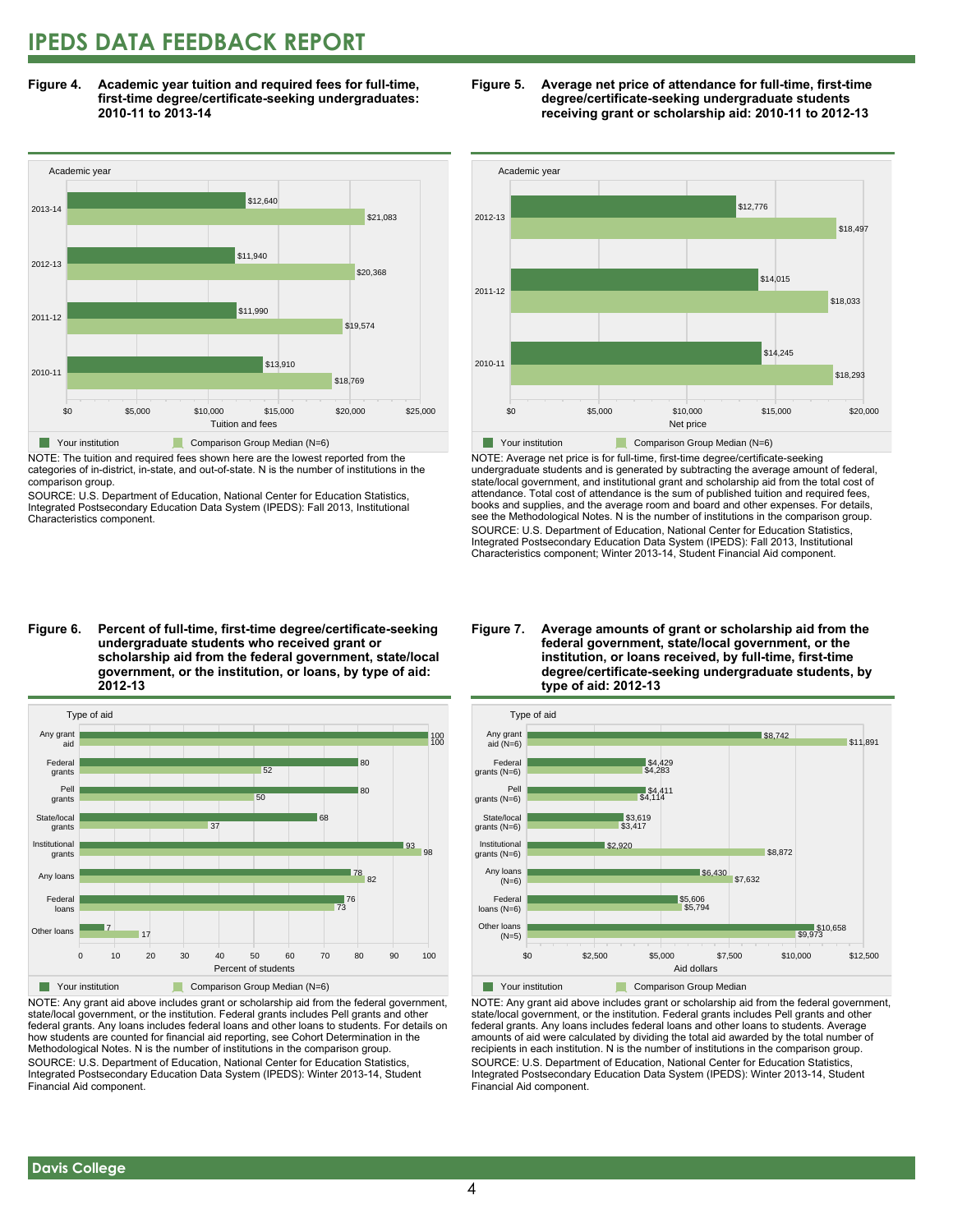# **IPEDS DATA FEEDBACK REPORT**

**Figure 8. Percent of all undergraduates receiving aid by type of aid: 2012-13**

**Figure 9. Average amount of aid received by all undergraduates, by type of aid: 2012-13**



NOTE: Any grant aid above includes grant or scholarship aid from the federal government, state/local government, the institution, or other sources. Federal loans includes only federal loans to students. N is the number of institutions in the comparison group. SOURCE: U.S. Department of Education, National Center for Education Statistics, Integrated Postsecondary Education Data System (IPEDS): Winter 2013-14, Student Financial Aid component.



NOTE: Any grant aid above includes grant or scholarship aid from the federal government, state/local government, the institution, or other sources. Federal loans includes federal loans to students. Average amounts of aid were calculated by dividing the total aid awarded by the total number of recipients in each institution. N is the number of institutions in the comparison group.

SOURCE: U.S. Department of Education, National Center for Education Statistics, Integrated Postsecondary Education Data System (IPEDS): Winter 2013-14, Student Financial Aid component.

#### **Figure 10. Graduation rate and transfer-out rate (2007 cohort); graduation rate cohort as a percent of total entering students and retention rates of first-time students (Fall 2013)**



NOTE: Graduation rate cohort includes all full-time, first-time degree/certificate-seeking undergraduate students. Entering class includes all students coming to the institution for the first time. Only institutions with a mission to prepare students to transfer are required to report transfers out. Graduation and transfer-out rates are the Student Right-to-Know rates. Retention rates are measured from the fall of first enrollment to the following fall. 4 yr institutions report retention rates for students seeking a bachelor's degree. Median values for the comparison group will not add to 100%. N is the number of institutions in the comparison group. Medians are not reported for comparison groups with less than three values.

SOURCE: U.S. Department of Education, National Center for Education Statistics, Integrated Postsecondary Education Data System (IPEDS): Winter 2013-14, Graduation Rates component and Spring 2014, Fall Enrollment component.

#### **Figure 11. Bachelor's degree graduation rates of full-time, first-time degree/certificate-seeking undergraduates within 4 years, 6 years, and 8 years: 2005 cohort**



NOTE: The 6-year graduation rate is the Student Right-to-Know (SRK) rate; the 4- and 8 year rates are calculated using the same methodology. For details, see the Methodological Notes. N is the number of institutions in the comparison group. SOURCE: U.S. Department of Education, National Center for Education Statistics, Integrated Postsecondary Education Data System (IPEDS): Winter 2013-14, 200% Graduation Rates component.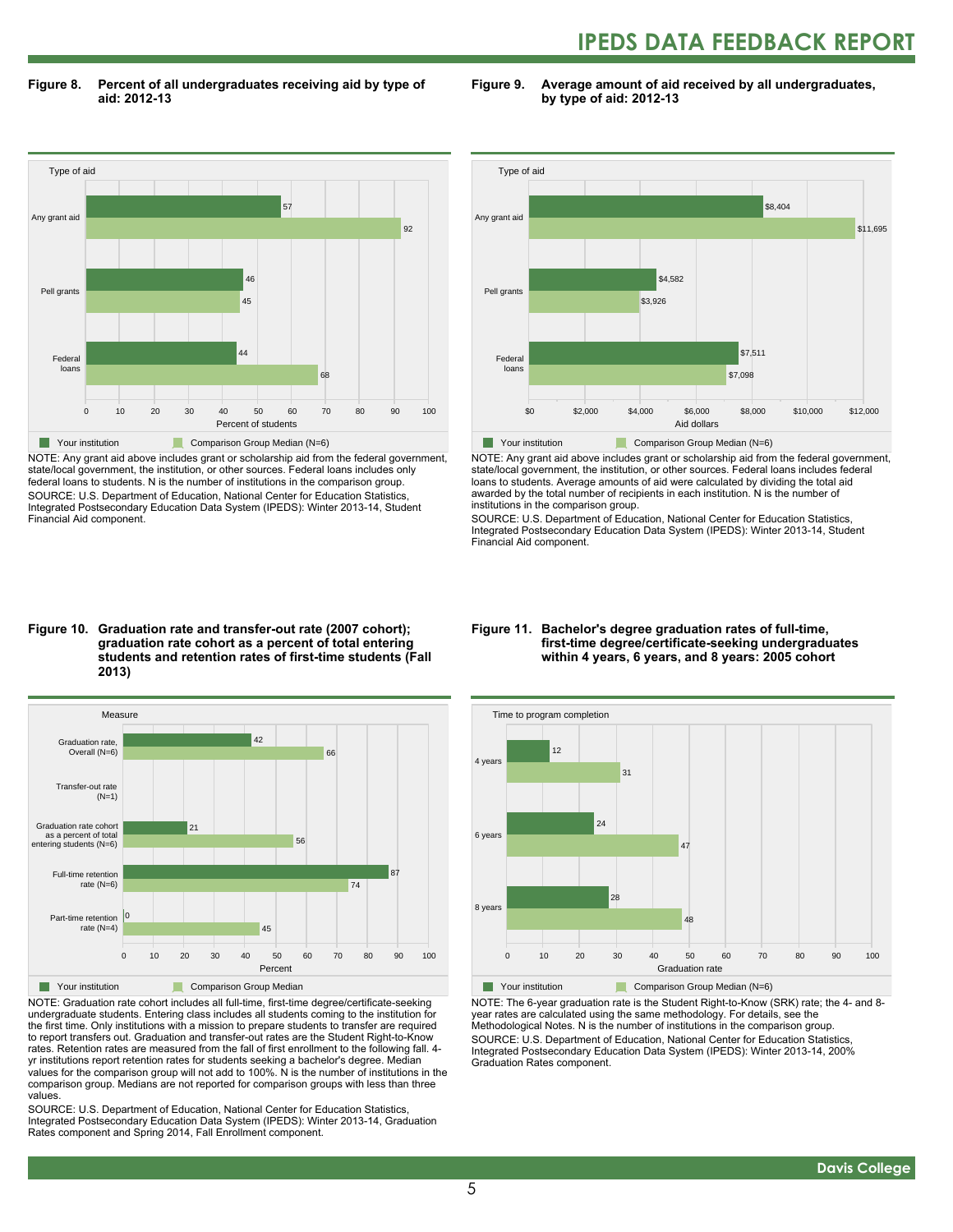# **IPEDS DATA FEEDBACK REPORT**

**Figure 12. Full-time equivalent staff, by occupational category: Fall 2013**



NOTE: Graduate assistants are not included. For calculation details, see the Methodological Notes. N is the number of institutions in the comparison group. SOURCE: U.S. Department of Education, National Center for Education Statistics, Integrated Postsecondary Education Data System (IPEDS): Spring 2014, Human Resources component.





NOTE: Average salaries of full-time instructional non-medical staff equated to 9-month contracts was calculated by multiplying the average monthly salary by 9. The average monthly salary was calculated by dividing the total salary outlays by the total number of months covered by staff on 9, 10, 11 and 12-month contracts. Medians are not reported for comparison groups with less than three values.

SOURCE: U.S. Department of Education, National Center for Education Statistics, Integrated Postsecondary Education Data System (IPEDS): Spring 2014, Human Resources component.

#### **Figure 14. Percent distribution of core revenues, by source: Fiscal year 2013**



NOTE: The comparison group median is based on those members of the comparison group that report finance data using the same accounting standards as the comparison institution. For a detailed definition of core revenues, see the Methodological Notes. N is the number of institutions in the comparison group.

SOURCE: U.S. Department of Education, National Center for Education Statistics, Integrated Postsecondary Education Data System (IPEDS): Spring 2014, Finance component.

#### **Figure 15. Core expenses per FTE enrollment, by function: Fiscal year 2013**



NOTE: Expenses per full-time equivalent (FTE) enrollment, particularly instruction, may be inflated because finance data includes all core expenses while FTE reflects credit activity only. For details on calculating FTE enrollment and a detailed definition of core expenses, see the Methodological Notes. N is the number of institutions in the comparison group. SOURCE: U.S. Department of Education, National Center for Education Statistics, Integrated Postsecondary Education Data System (IPEDS): Fall 2013, 12-month Enrollment component and Spring 2014, Finance component.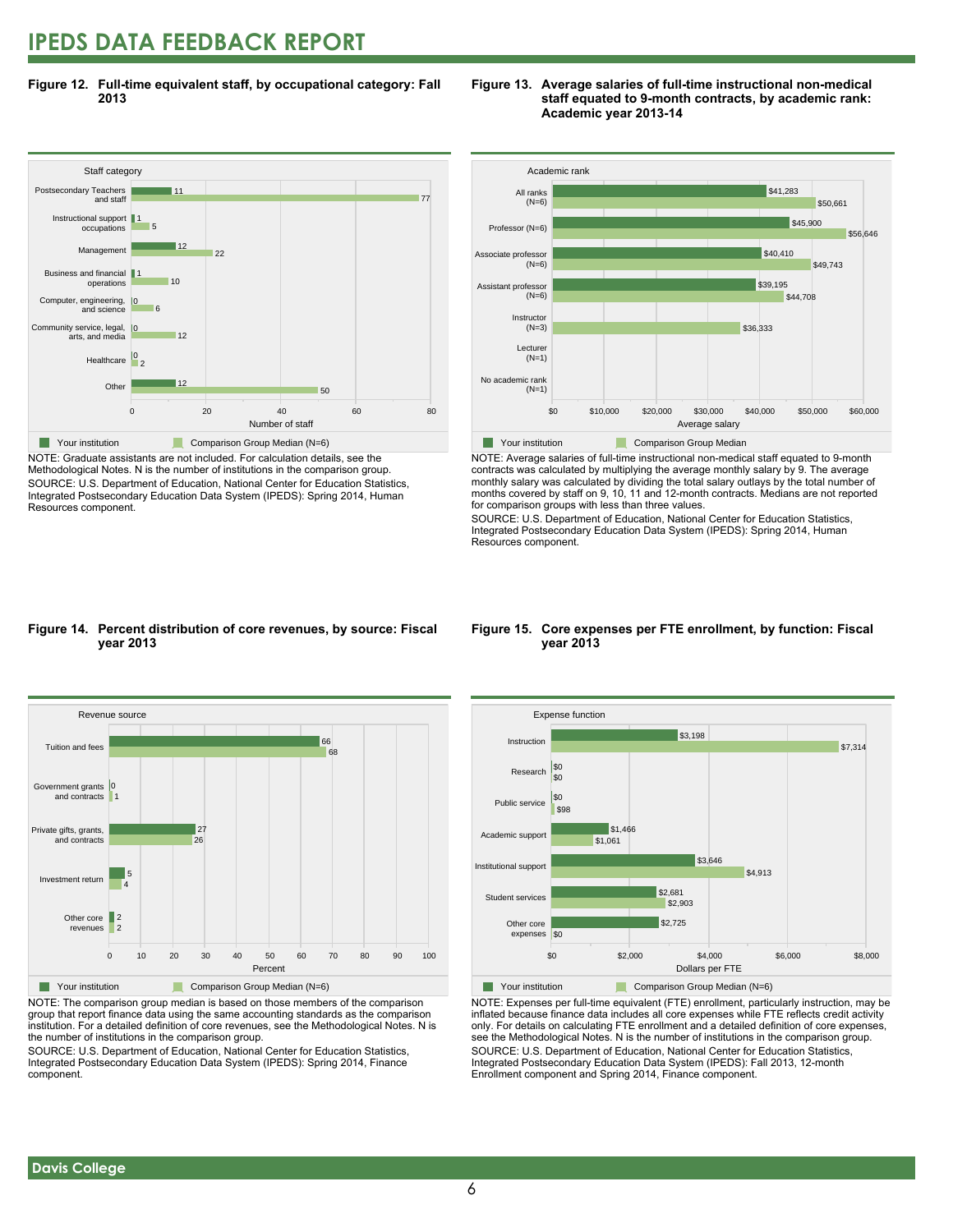# **METHODOLOGICAL NOTES**

#### **Overview**

This report is based on data supplied by institutions to IPEDS during the 2013-14 data collection year. Response rates exceeded 99% for most surveys. Detailed response tables are included in IPEDS First Look reports, which can be found at [http://nces.ed.gov/pubsearch/getpubcats.asp?sid=010.](http://nces.ed.gov/pubsearch/getpubcats.asp?sid=010)

#### **Use of Median Values for Comparison Group**

The value for the comparison institution is compared to the median value for the comparison group for each statistic included in the figure. If more than one statistic is presented in a figure, the median values are determined separately for each indicator or statistic. Medians are not reported for comparison groups with fewer than three values. Where percentage distributions are presented, median values may not add to 100%. The IPEDS Data Center provides access to all of the data used to create the figures included in this report.

#### **Missing Statistics**

If a statistic is not reported for your institution, the omission indicates that the statistic is not relevant to your institution and the data were not collected. Not all notes may be applicable to your report.

#### **Use of Imputed Data**

All IPEDS data are subject to imputation for total (institutional) and partial (item) nonresponse. If necessary, imputed values were used to prepare your report.

#### **Data Confidentiality**

IPEDS data are not collected under a pledge of confidentiality.

#### **Disaggregation of Data by Race/Ethnicity**

When applicable, some statistics are disaggregated by race/ethnicity. Data disaggregated by race/ethnicity have been reported using the 1997 Office of Management and Budget categories. Detailed information about the race/ethnicity categories can be found at <http://nces.ed.gov/ipeds/reic/resource.asp>.

#### **Cohort Determination for Reporting Student Financial Aid and Graduation Rates**

Student cohorts for reporting Student Financial Aid and Graduation Rates data are based on the reporting type of the institution. For institutions that report based on an academic year (those operating on standard academic terms), student counts and cohorts are based on fall term data. Student counts and cohorts for program reporters (those that do not operate on standard academic terms) are based on unduplicated counts of students enrolled during a full 12-month period.

#### **Description of Statistics Used in the Figures**

#### *Admissions and Test Score Data*

Admissions and test score data are presented only for institutions that do not have an open admission policy, and apply to first-time, degree/certificate-seeking undergraduate students only. Applicants include only those students who fulfilled all requirements for consideration for admission and who were notified of one of the following actions: admission, non-admission, placement on a wait list, or application withdrawn (by applicant or institution). Admitted applicants (admissions) include wait-listed students who were subsequently offered admission. Early decision, early action, and students who began studies during the summer prior to the fall reporting period are included. Institutions report test scores only if they are required for admission.

#### *Average Institutional Net Price*

Average net price is calculated for full-time, first-time degree/certificateseeking undergraduates who were awarded grant or scholarship aid from the federal government, state/local government, or the institution anytime during the full aid year. For public institutions, this includes only students who paid the in-state or in-district tuition rate. Other sources of grant aid are excluded. Average net price is generated by subtracting the average amount of federal, state/local government, and institutional grant and scholarship aid from the total cost of attendance. Total cost of attendance is the sum of published tuition and required fees, books and supplies, and the average room and board and other expenses.

For the purpose of the IPEDS reporting, aid received refers to financial aid that was awarded to, and accepted by, a student. This amount may differ from the aid amount that is disbursed to a student.

#### *Core Revenues*

Core revenues for public institutions reporting under GASB standards include tuition and fees; state and local appropriations; government grants and contracts; private gifts, grants, and contracts; sales and services of educational activities; investment income; other operating and nonoperating sources; and other revenues and additions (federal and capital appropriations and grants and additions to permanent endowments). Core revenues for private, not-for-profit institutions (and a small number of public institutions) reporting under FASB standards include tuition and fees; government appropriations (federal, state, and local); government grants and contracts; private gifts, grants, and contracts (including contributions from affiliated entities); investment return; sales and services of educational activities; and other sources. Core revenues for private, forprofit institutions reporting under FASB standards include tuition and fees; government appropriations, grants, and contracts (federal, state, and local); private grants and contracts; investment income; sales and services of educational activities; and other sources. At degree-granting institutions, core revenues exclude revenues from auxiliary enterprises (e.g., bookstores, dormitories), hospitals, and independent operations. Nondegree-granting institutions do no report revenue from auxiliary enterprises in a separate category. These amounts may be included in the core revenues from other sources.

#### *Core Expenses*

Core expenses include expenses for instruction, research, public service, academic support, institutional support, student services, scholarships and fellowships (net of discounts and allowances), and other expenses. Expenses for operation and maintenance of plant, depreciation, and interest are allocated to each of the other functions. Core expenses at degree-granting institutions exclude expenses for auxiliary enterprises (e.g., bookstores, dormitories), hospitals, and independent operations. Nondegree-granting institutions do not report expenses for auxiliary enterprises in a separate category. These amounts may be included in the core expenses as other expenses.